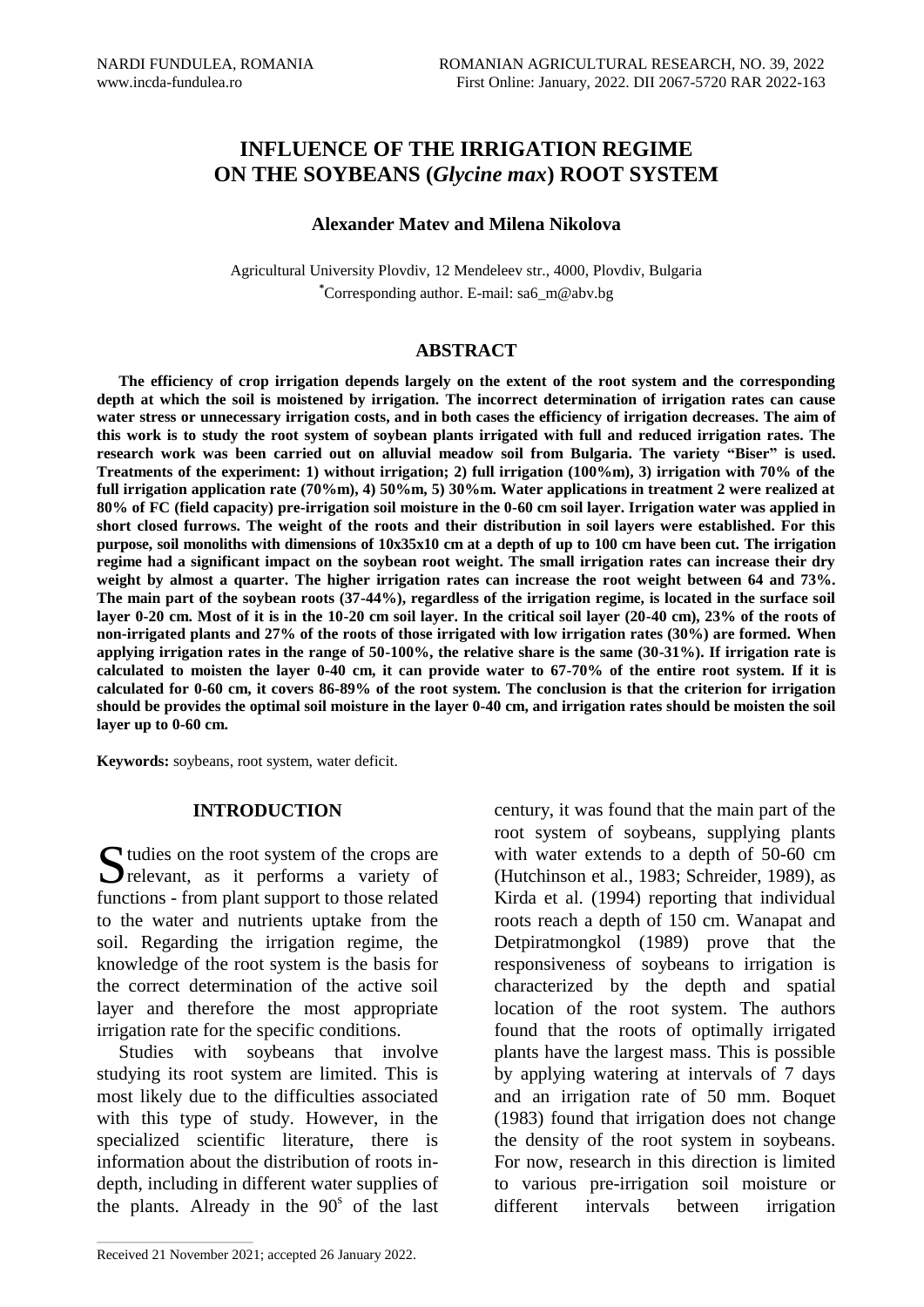applications. In this direction is the publication of Ashok et al. (2000). According to the authors, the length of the root system in optimally irrigated soybeans can reach 928 cm per plant, measured in phase R3 (pod development). When the level of pre-irrigation soil moisture is reduced to 40% of field capacity (FC), it is 346 cm per plant, and when lowering it to 50% of FC, the length of the roots decreases by 63%. Based on these results, it is concluded that with a deficiency of water in the soil, the root system of soybeans cannot develop well.

However, according to another study (Malagouda et al., 2014), mild water stress (irrigation at intervals of 8 days) provokes its more intensive growth, as a result of which its length exceeds that - at optimal irrigation (irrigation at intervals of 4 days).

Dezortsev (2014) also studied the peculiarities of the growth and distribution of the root system in soybeans, using drip irrigation. When the pre-irrigation soil moisture is maintained above 70% of FC in the layer 0-60 cm, the root dry weight reaches 143 kg/da, with the roots in the layer 10-20 cm being the most (35.7% of the total biomass). At pre-irrigation soil moisture 80% of FC, the dry root weight in 0-60 cm is 183 kg/da, and in the layer 10-20 cm, 40.9% of it is located. The main root mass (81-84%) of soybeans according to the same study is in the layer 0-30 cm.

From the brief literature review, it is clear that there are some discrepancies in the opinions of researchers, which are probably due to the different conditions and methods of conducting the experiments. However, the results of existing research give a general idea of the influence of different levels of pre-irrigation soil moisture on the development of the root system of soybeans, its distribution in-depth and its weight. There is no information in the specialized scientific literature on soybeans about the influence of the regulated water deficit (by reducing the irrigation rates) on its root system. This predetermines the purpose of the present work: to make studies on the root system of soybeans irrigated with reduced irrigation rates.

#### **MATERIAL AND METHODS**

The study, the subject of this work, is part of a long-term field experiment related to research on the soybean irrigation regime. The research work was been carried out in the experimental field of the Agricultural University - Plovdiv (Bulgaria) on alluvial meadow soil. The high-yielding soybean variety "Biser" is used. The experiment was carried out by the block method in 4 repetitions, with the size of the experimental plots  $30 \text{ m}^2$ and the harvest ones -  $10 \text{ m}^2$  (Barov, 1982). Sowing is carried out in the third decade of April or the first of May (according to the meteorological conditions of the year). The sowing density is between 20000 and 25000 plants per  $m<sup>2</sup>$  at an inter-row spacing of 70 cm.

The root system has been studied in the following treatments: 1) without irrigation; 2) full irrigation (100%m); 3) irrigation with 70% of the full irrigation application rate (70%m); 4) irrigation with 50% of the full irrigation application rate (50%m); 5) irrigation with 30% of the full irrigation application rate  $(30\%)$ m). The designation "m" (in brackets) represents the irrigation rate for the optimal treatment. Water applications in this treatment (treatment 2) were realized at 80% of FC (field capacity) pre-irrigation soil moisture in the 0-60 cm soil layer and the irrigation rate is calculated to wet up to FC the entire active soil layer (0-60 cm). Irrigation water was applied by gravity in short closed furrows as the water applications at all treatments were carried out simultaneously, but according to the irrigation rates calculated for each treatment. The time for irrigation was determined by periodically monitoring the dynamics of the gravimetric soil moisture in the active soil layer estimated in intervals of 5-7 days (Atanasov et al., 1972). For maximum accuracy in water application, the irrigation water in the experimental plots was measured with a water meter.

In all treatments of the experiment, the weight of the roots and their distribution in separate soil layers were established. For this purpose, soil monoliths with dimensions  $10x35x10$  cm (width x length x depth) at a depth of up to 100 cm have been cut.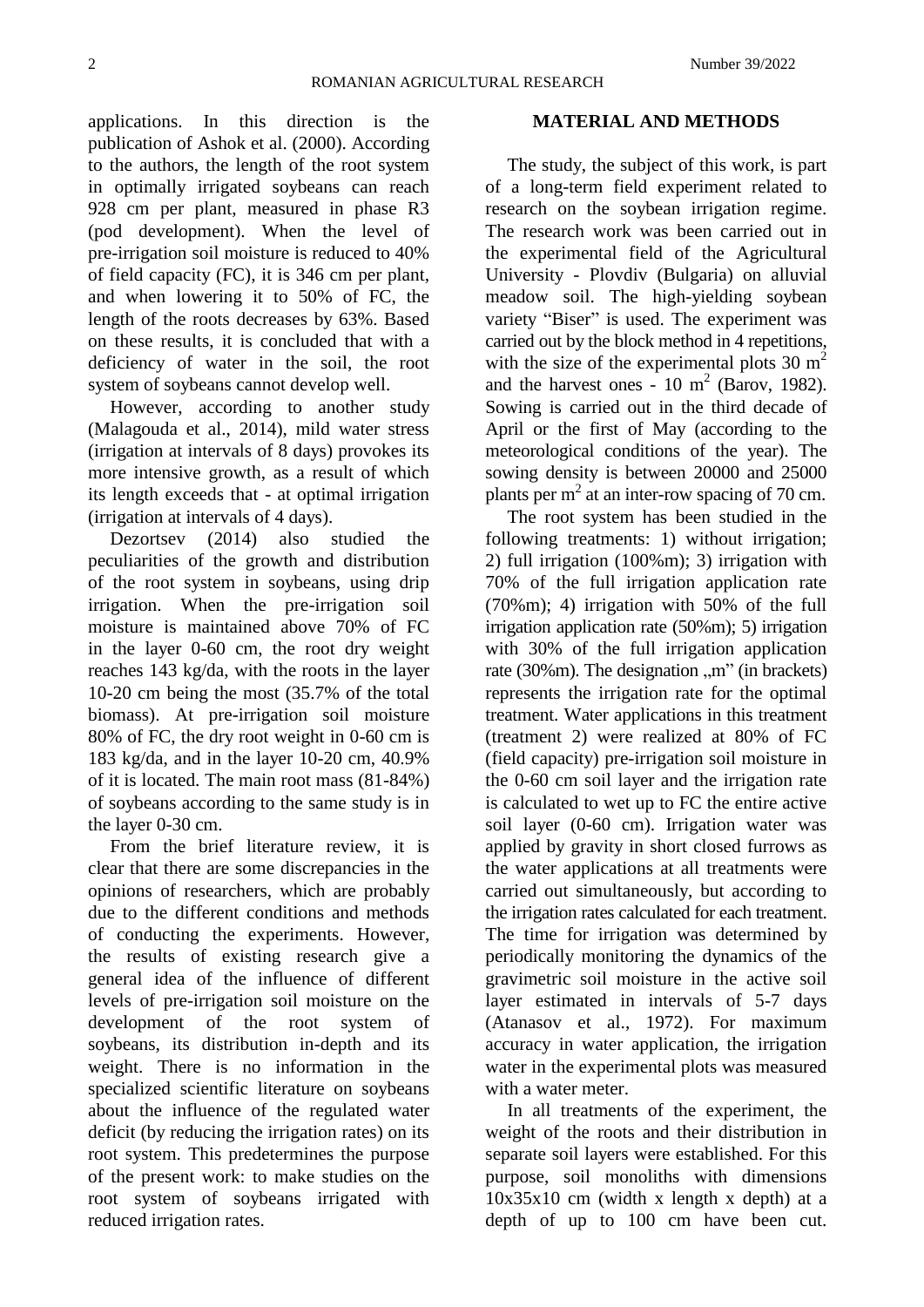Practically, the front of each monolith represents  $\frac{1}{2}$  of the nutrient area of two neighbouring plants. The soil was separated from the monoliths by washing with the help of a specially made installation. The places from which the monoliths were taken were kept free of weeds throughout the growing season, ensuring that the samples' roots are only those of soybeans.

## **RESULTS AND DISCUSSION**

For representativeness of the results, the study was carried out in a middle dry year with a sum of precipitation for the period May-September 179 mm and a probability of 72%. Thus, there are conditions for the realization of more irrigation applications, and the negative impact of water stress caused by the reduction of irrigation rates is

more pronounced. The data on the amount and distribution of precipitation by phenophases and periods are presented in Figure 1. In addition, the year is warm, with a temperature sum for the period May-September 3363°С and a probability of 11%.

Under these conditions, a total of three irrigation replications were carried out, distributed by periods as follows:

• The first water application was carried out during mass flowering and the beginning of pod development R2-R3;

• The second water application - carried out during the period of pod development and grain filling R4-R5;

• The third water application - carried out during the period of intensive grain filling R5.

The data on the irrigation applications and irrigation rates by treatments are presented in Table 1.



*Figure 1.* Distribution of the precipitations during vegetation period of soybeans

| Irrigation applications     |                | Irrigation rate (mm) by treatments |      |       |          |
|-----------------------------|----------------|------------------------------------|------|-------|----------|
| $N_2$                       | period         | 100%m                              | 70%m | 50% m | $30\%$ m |
|                             | $R2-R3$        | 44                                 | 31   | 22    |          |
|                             | $R4-R5$        | 52                                 | 37   | 26    | 16       |
|                             | R <sub>5</sub> | 75                                 | 52   |       | 22       |
| Annual irrigation rate (mm) |                |                                    | 120  |       |          |

*Table 1.* Irrigation rates at different irrigation regimes

The presented information shows that there are all the necessary conditions to establish the influence of different irrigation regimes on the development and spatial location of the root system in soybeans.

Figure 2 shows the distribution of the root system by soil layers, depending on the irrigation regime, as the data are in absolute values (g/plant) and are valid on average for one plant. The irrigation regime has a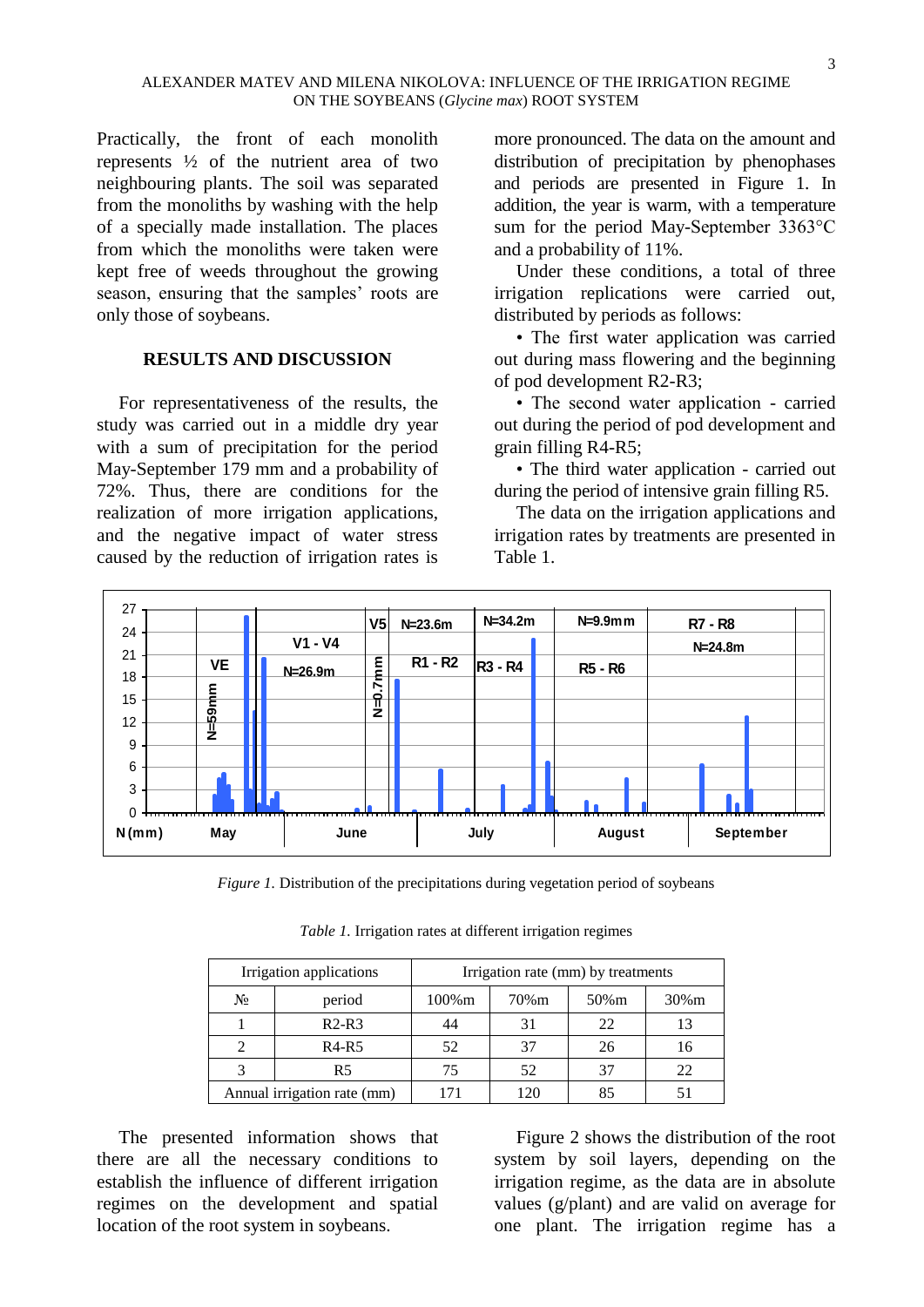significant impact on the root weight in the entire range of the one-meter soil layer, as in non-irrigated conditions, it is 7.3 g/plant and represents 58% of that in full irrigation treatment.

The positive effect of irrigation is found even irrigation with small irrigation rates, which can increase their dry weight by nearly  $\frac{1}{4}$  (24.4%), reaching 9.1 g/plant. Increasing the irrigation to 50% of the full irrigation application rate leads to an increase in root weight by an additional 22-26% (47-50% more than in non-irrigated conditions). The application of higher irrigation rates additionally increases the root weight, as at

70%m it reaches 12 g/plant and exceeds the established under non-irrigated conditions by 64%. In the full irrigated treatment, this difference is 73% (12.6 g/plant).

If we analyse the impact of water deficit on dry root biomass, the data show that reducing irrigation rates by 30% decreases the weight of roots by 5%, and in saving  $\frac{1}{2}$ from irrigation water, the root system is lighter with 13-15%. More significant is the reduction of the values (by 28%) when the irrigation rates are reduced by 70%, and under non-irrigated conditions, it decreases by 42%.



*Figure 2.* Root system dry weight (g/plant) in separate soil layers depending on the irrigation rate

The irrigation regime has a significant impact on the weight of the roots in separate soil layers, even to some extent outside the theoretical range of irrigation rates (below 60 cm depth). There is a tendency to increase the differences between irrigation regimes with increasing the soil depth, but this is explained by the moistening of different soil depths at different irrigation rates. Since the 0-20 cm layer receives the main part of the

precipitation, the root system of soybeans under non-irrigated conditions reaches 3.2 g/plant, which is close to 70% of that obtained with full irrigation (the table in Figure 2). Irrigation with small irrigation rates (30%m) covers only this layer, due to which the roots in it increase their weight by 18% and reach over 80% of those with full irrigation. When irrigated with  $\frac{1}{2}$  of the full irrigation rate, the weight of the roots represents 90-94% of the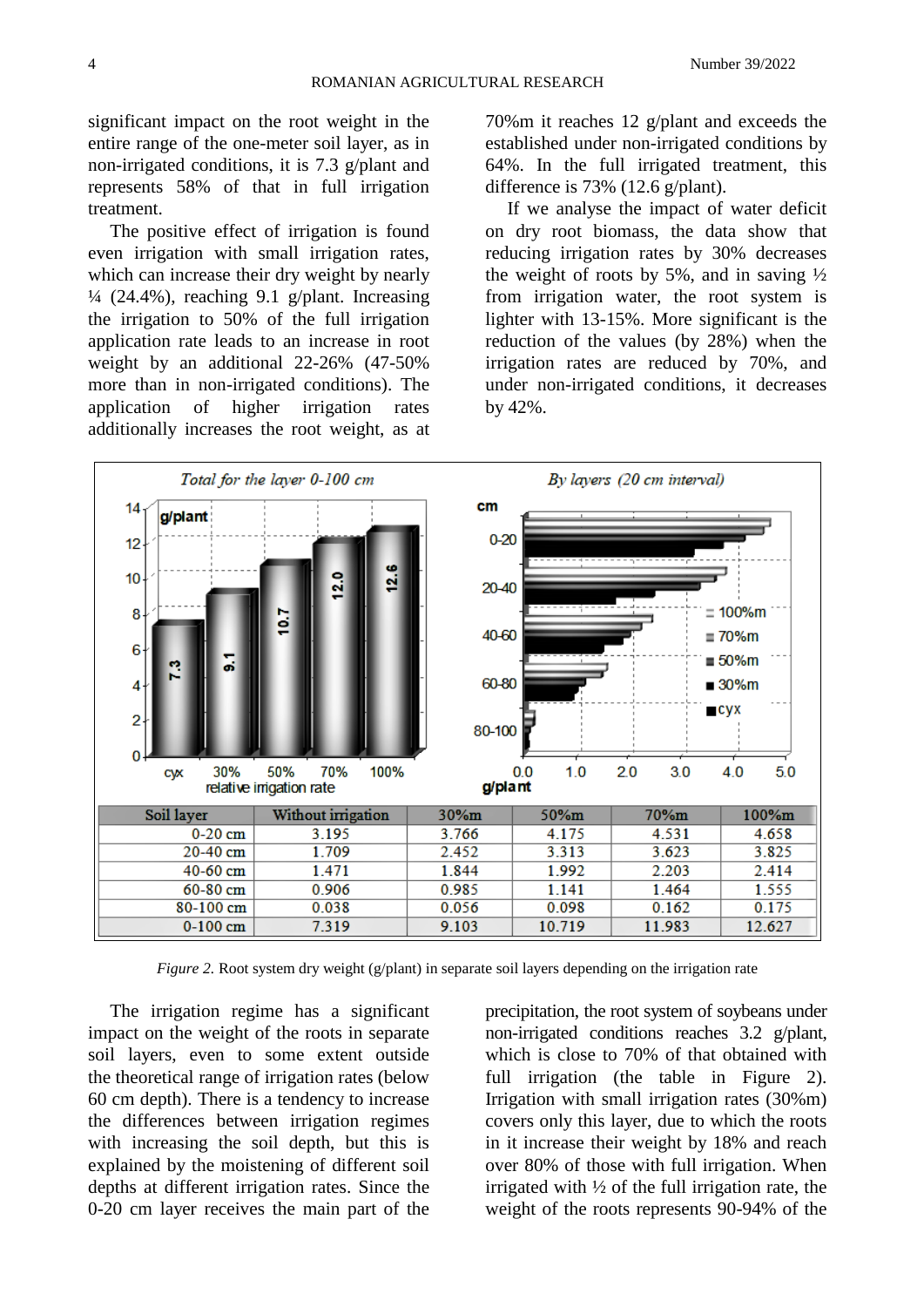maximum one and at a rate of 70% m - over 97%. Analyzing the data on the dynamics of soil moisture, it was found that the layer 20-40 cm is critical in non-irrigated conditions and irrigation with small norms. The reason for this is a large number of roots and limited water sources. If this happens at an earlier stage of the vegetation (when the roots increase their weight and length), the growth of the root system is suppressed and it does not reach the typical size of the crop. This is also the case in our case because it is during the period of pod development that the water deficit in this layer is moderate to strong. The results are expected - the weight of the roots is 1.7 g/plant and is only 45% of that - with full irrigation. Slightly more favourable are the conditions in this layer when applying 30% of the full irrigation rate. Although in this case, the irrigation water does not enter this soil layer (20-40 cm), it creates conditions for increasing the share of precipitation for its wetting, which affects the weight of the roots. Thus, in this irrigation regime, it reaches 2.4 g/plant in the layer of 20-40 cm or 64% of the maximum one. These data suggest that limiting the growth of the root system in practice limits the water supply and, at the same time, the uptake of nutrients from this soil layer. This would have an additional negative impact on yield. The application of  $\frac{1}{2}$  from the full irrigation rate (25-30 mm) moistens the soil to a depth of about 30 cm, i.e. it has a direct effect on the dynamics of moisture in this layer of the soil. This visibly affects the root weight, which reaches 3.3 g/plant and amounts to 86-87% of the maximum established (3.8 g/plant) in the full irrigated treatment. When irrigated with 70% of the full irrigation rate, the soil moisture in the layer 20-40 cm after the first application and to some extent after the second one and the third one is maintained close to the optimal values, due to which the root system develops well and reaches 3.6 g/plant or 95% of that found in the optimum irrigated soybean.

The 40-60 cm soil layer is used more intensively by the plants at a later stage of the vegetation and for a shorter period. However, it accumulates a sufficient amount of autumn-winter water supply during most of the years. In this way, the plants can make better use of the water accumulated in this layer, and because the roots in it are significantly less, they deplete the available water with less intensity. As a result, the water deficit occurs later, and the difference in the weight of the roots in the studied irrigation regimes is smaller, compared to that of the layer 20-40 cm. The data show that under non-irrigated conditions it reaches 1.5 g/plant or 61% of that found in the full irrigated soybean. At irrigation, with a rate of 30%m the weight of the roots amounts to 76% of the maximum value, and at irrigation with a rate of 50%m - up to 83-86% of the maximum one. Irrigation with a rate of 70%m provides over 90% of the maximum established weight of roots in this soil layer.

As already specified, irrigation water has no direct relation to the water balance of the soil in the layers below 60 cm. There the roots significantly reduce their mass, and in the 80-100 cm layer, their quantity is symbolic. The positive influence of the irrigation regime in this part of the soil profile is indirect and can be explained by the favourable soil moisture until the end of phase R5 when the root system has already stopped its development. These conditions are available in all treatments of the experiment. Thus, the improvement of the conditions in the upper layers of the soil creates conditions for better development of the plants, which has a positive effect on the development of the roots in the deep layers of the soil. If we consider the absolute values, it can be seen that this influence is not so pronounced, but the relative differences confirm the validity of the hypothesis.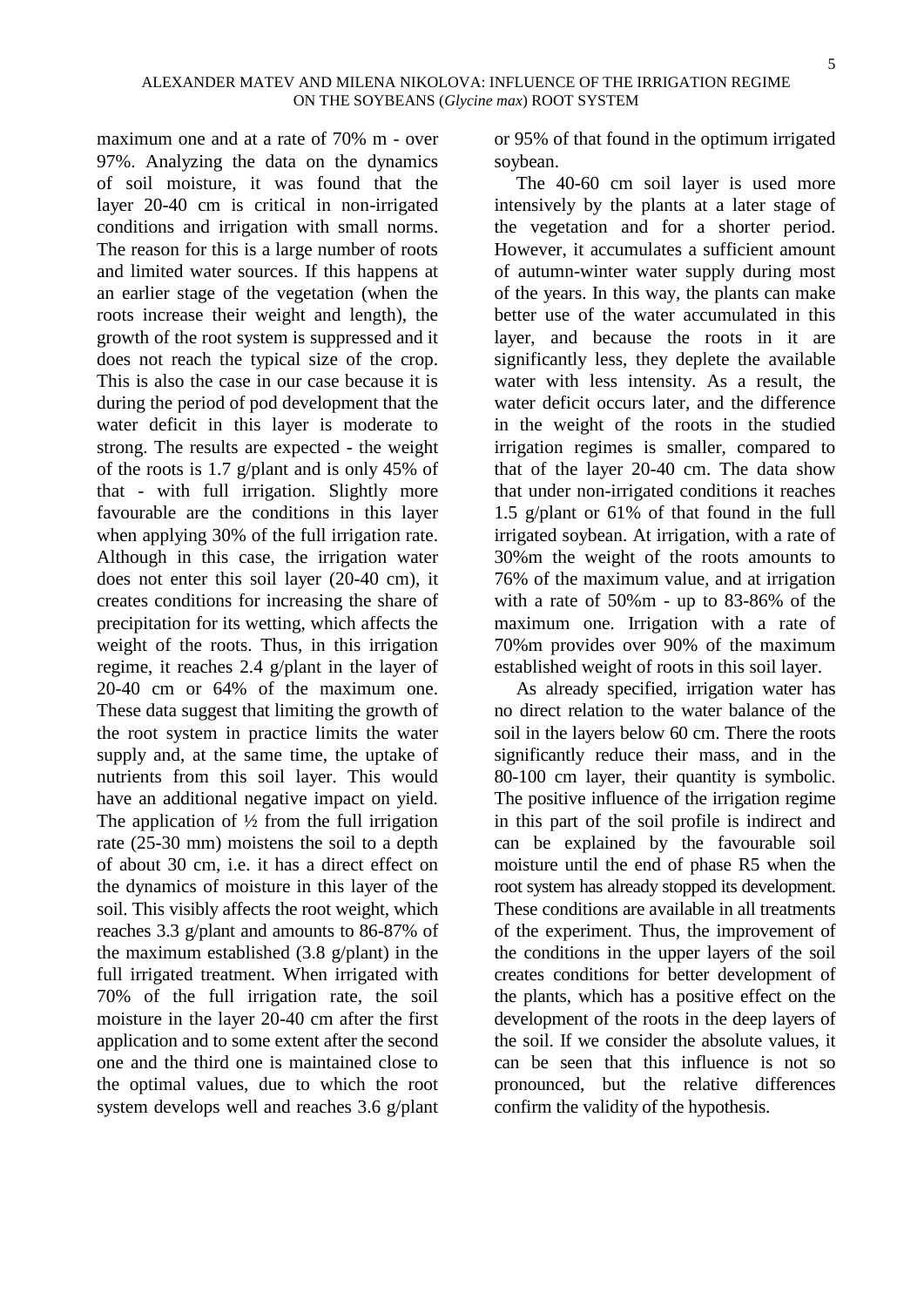

*Figure 3.* The relationship between relative root weight and relative irrigation rate for different soil layers

*Table 2.* Parameters of the relationship between relative root weight and relative irrigation rate for different soil layers

| Soil layer (cm) | Equation of the relationship      |        |
|-----------------|-----------------------------------|--------|
| 0-20            | $Y = 0.678 + 0.603x - 0.276x^2$   |        |
|                 | $Y = 0.565 + 0.812x - 0.369x^2$   |        |
| (1461           | $Y = 0.575 + 0.753x - 0.322x^2$   | ገ ባՋ ና |
| $(1-1()()$      | $Y = 0.568 + 0.698x - 0.257x^{2}$ |        |
| 20-40           | $Y = 0.428 + 1.066x - 0.484x^2$   |        |
|                 | $Y = 0.611 + 0.545x - 0.157x^2$   |        |

The data show that the step by which the root weight increases with increasing the irrigation rate gradually decreases. This gives reason to look for a relationship between them. According to the available experimental data, a relationship exists for each soil layer. It is square and very strong  $(R<sup>2</sup>>0.98)$ . Graphically, it is represented by convex parabolas, which are specific to each soil layer and very accurately describe the influence of the irrigation regime on the change in soybeans root weight. For greater clarity, the results are presented in two graphs (Figure 3), and the parameters are plotted in Table 2. The highest in the coordinate system is the curve describing the relationship valid for the surface soil layer (0-20 cm). This is proof that the conditions in this soil layer are the most favourable for the development of soybean roots, and the size of the irrigation rate has a lesser effect on their weight. This is because the soil moisture in this layer is

affected by all the precipitation and realized irrigation rates. The curve describing the relationship for the layer 20-40 cm (right graph) proves the much stronger influence of the irrigation regime on the root weight, confirming the above conclusions. This increases the influence of the irrigation regime in the whole layer 0-40 cm (left graph). Immediately below this curve are the curves describing the dependence in the 0-60 cm layer and the one-meter. This means that the irrigation regime (respectively, the size of the irrigation rates) has a decisive influence on the weight of the roots in the layer 0-40 cm, slightly affects in 40-60 cm and insignificantly - in 60-100 cm. If there is a direct relationship between root mass and seed yield, irrigation rates must be such that, together with seasonal rainfall, they can provide sufficiently high soil moisture in layer 0-40 to phase R5.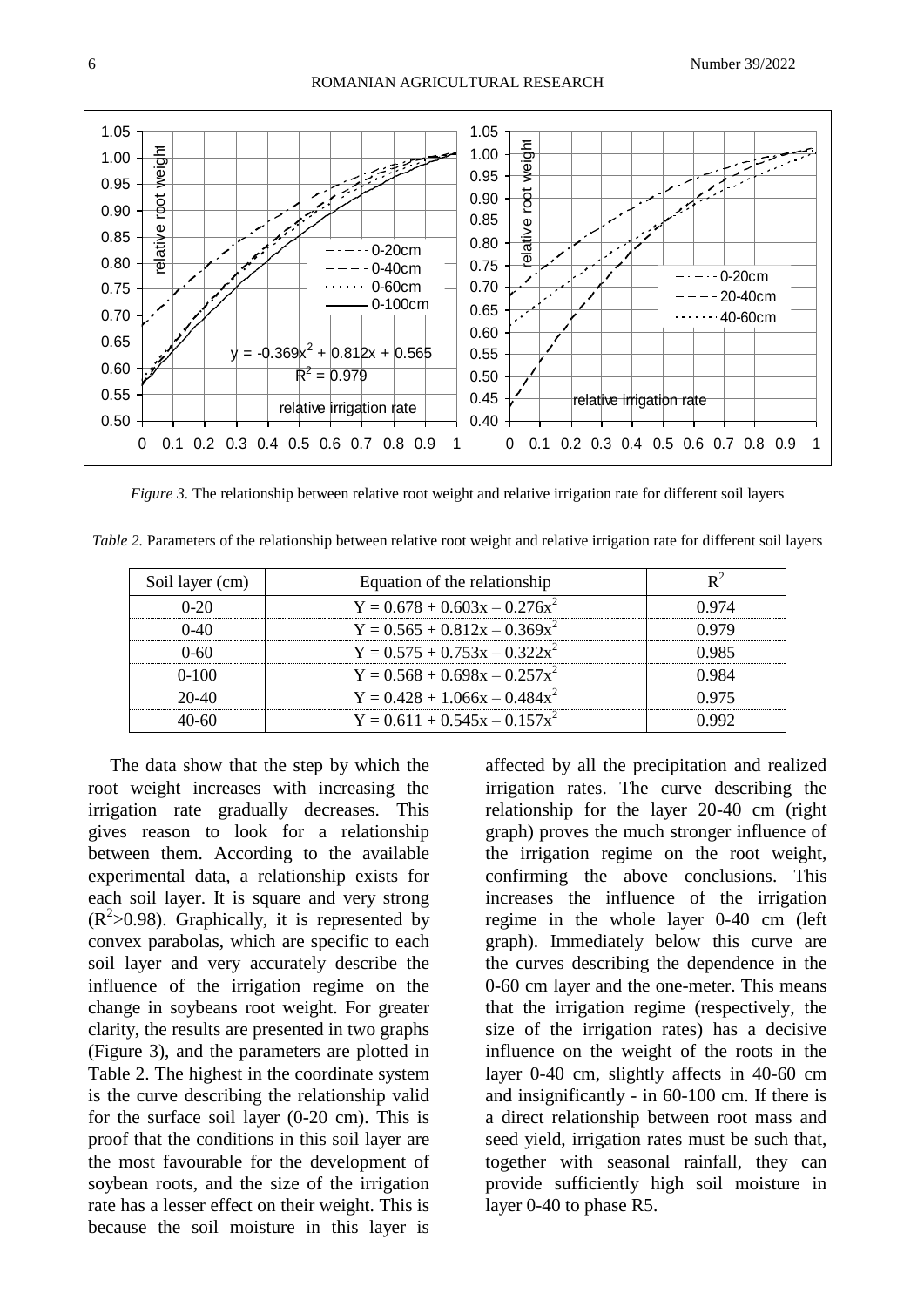#### ALEXANDER MATEV AND MILENA NIKOLOVA: INFLUENCE OF THE IRRIGATION REGIME ON THE SOYBEANS (*Glycine max*) ROOT SYSTEM

Using the values for the absolute root weight in all treatments and in all soil layers, the relative distribution of the soybean root system in depth was established. This information is necessary for the correct determination of the parameters of the irrigation regime, as well as the possibilities for the application of rational irrigation, without unwanted yield losses.



*Figure 4a.* Relative distribution of the root system by soil layers for soybeans depending on the irrigation regime

The data are presented graphically and Figure 4a and 4b. The main part of the soybean roots (37-44%), regardless of the irrigation regime, is located in the surface soil layer 0-20 cm. Most of it is in the 10-20 cm soil layer. This regularity applies to all treatments of the experiment, i.e. it is biologically predetermined. The irrigation regime changes both absolute and relative values, but in a small range. With the improvement of the water supply of the plants, there is a clear tendency to reduce the share of roots by 0-20 cm compared to those in the one-meter layer. Under nonirrigated conditions, they are 44%, at norm 30% decrease to 41%, and at  $\frac{1}{2}$  norm, they are 39-40%. When applying the higher irrigation rates (70 and 100%m) the share of roots in this layer amounts to 38 and 37%, respectively. The decrease is against the background of increasing absolute values and is due to a change in the weight measured in

the lower layer 20-40 cm, where for reasons already established, the trend is exactly the opposite. In this critical soil layer, 23% of the roots of non-irrigated plants and 27% of the roots of those irrigated with low irrigation rates (30%) are formed. When applying irrigation rates in the range of 50-100%m, the root weight in this soil layer has almost the same relative share - 30-31%. There is a minimal shift of values in the two sublayers (20-30 and 30-40 cm), but it is related to the depth to which each irrigation rate moistens the soil.

Except for the non-irrigated treatment and the one irrigated with small irrigation rates (30%m), no significant and one-way changes of the root mass are observed in the next soil layer (40-60 cm). This is also true at greater depths - 60-80 and 80-100 cm. In general, this layer contains between 18 and 20% of soybean roots.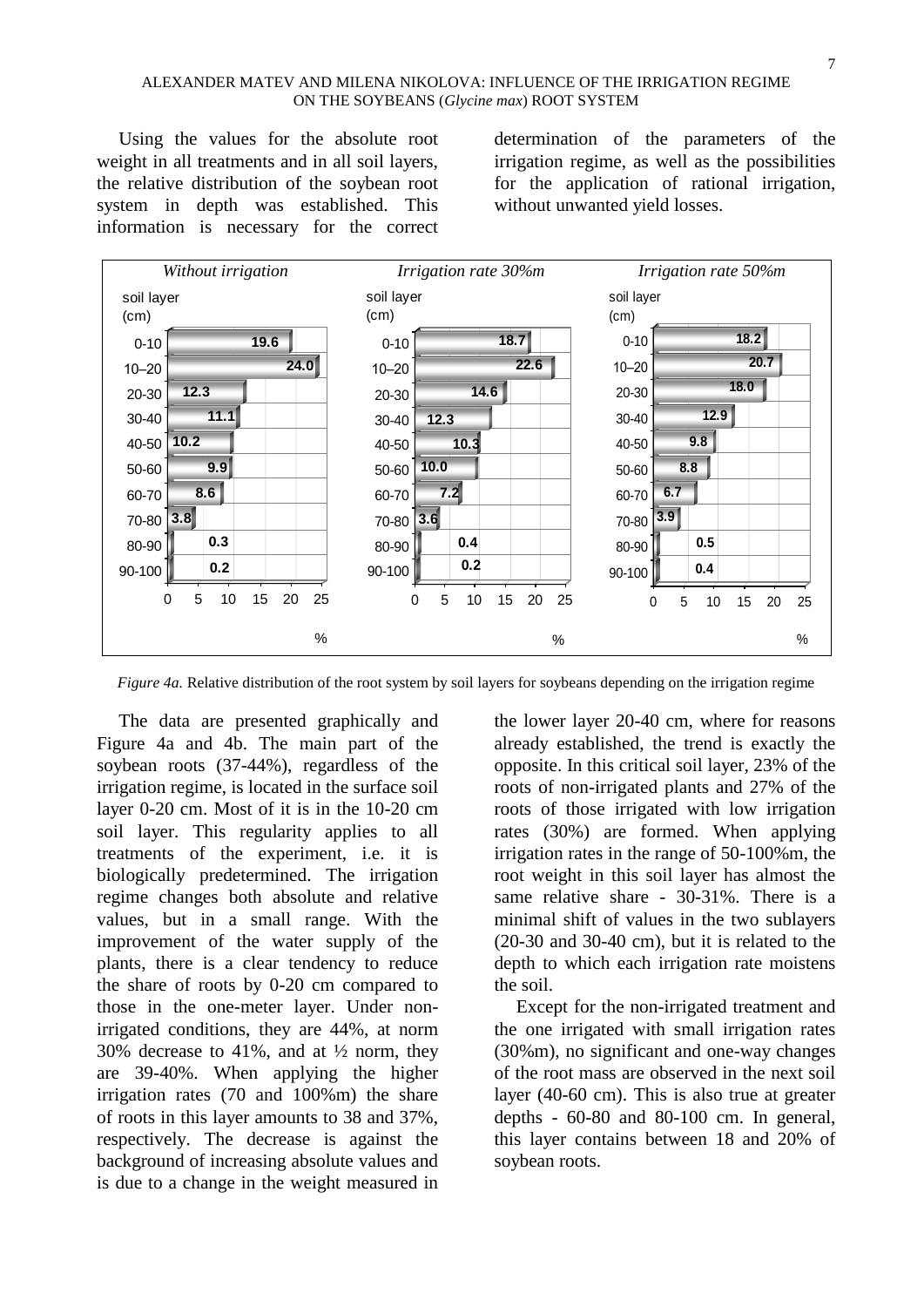

*Figure 4b.* Relative distribution of the root system by soil layers for soybeans depending on the irrigation regime

When determining the parameters of the irrigation regime, it is necessary to know in advance what part of the root system will be provided with a sufficient amount of available water and what part of it will rely on precipitation. To answer these questions, the relative distribution of the root system over a wider range must be considered. According to the analyzes based on experimental data, it can be assumed that for soybeans these are the soil layers 0-40 and 0-60 cm. For both depths, it can be said that the irrigation regime does not significantly change the values. If irrigation rates are calculated to moisten the layer 0-40 cm, it should be known that irrigation can provide water to 67-70% of the entire root system of the plants. If the irrigation rates are calculated for the soil layer 0-60 cm, optimal soil moisture will develop between 86 and 89% of the root system. These data give grounds to conclude that the criterion for scheduling irrigation should be the soil moisture value in the layer 0-40 cm, and irrigation rates should be calculated to moisten the soil to field capacity (FC) in the layer 0-60 cm.

## **CONCLUSIONS**

The main part of the soybean roots (37-44%), regardless of the irrigation regime, is located in the surface soil layer 0-20 cm. Most of it is in the 10-20 cm soil layer. This regularity applies to all treatments of the experiment, i.e. it is biologically predetermined.

With the improvement of the water supply of the plants, there is a clear tendency to reduce the share of roots by 0-20 cm compared to those in the one-meter layer. It is against the background of increasing absolute values and is due to a change in the mass reported in the lower layer 20-40 cm, where the trend is exactly the opposite. In this critical soil layer, 23% of the roots of non-irrigated plants are formed. Under irrigation conditions, the root weight in this soil layer reaches 30%.

There is a close square relationship between the soybean root weight and the irrigation rate.

If irrigation rates are calculated to moisten the layer 0-40 cm, it should be known that irrigation can provide water to 67-70% of the entire root system of the plants. If the irrigation rates are calculated for the soil